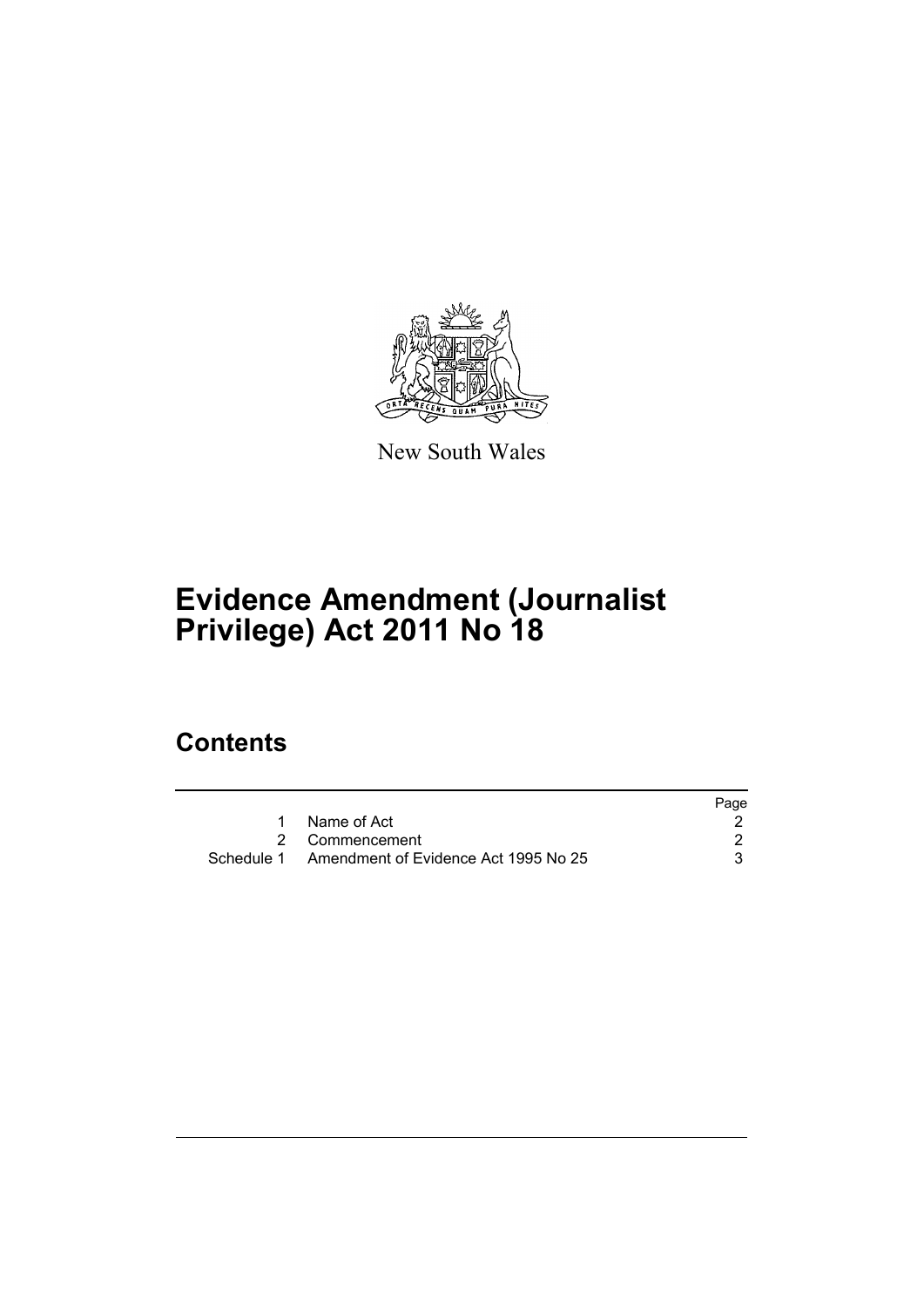

New South Wales

# **Evidence Amendment (Journalist Privilege) Act 2011 No 18**

Act No 18, 2011

An Act to amend the *Evidence Act 1995* with respect to the disclosure of the identity of persons who give information to journalists; and for other purposes. [Assented to 21 June 2011]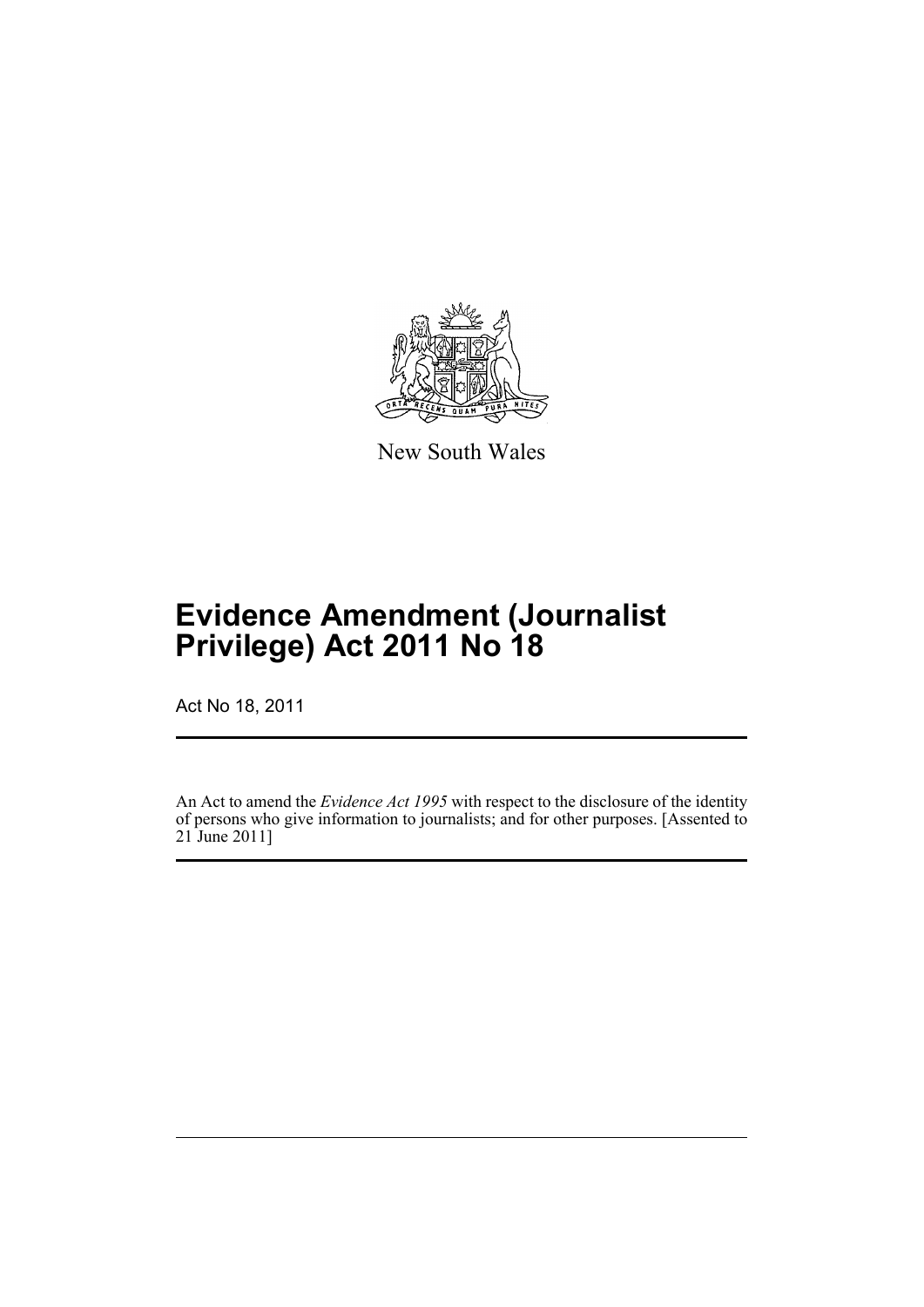### <span id="page-2-0"></span>**The Legislature of New South Wales enacts:**

#### **1 Name of Act**

This Act is the *Evidence Amendment (Journalist Privilege) Act 2011*.

#### <span id="page-2-1"></span>**2 Commencement**

This Act commences on the date of assent to this Act.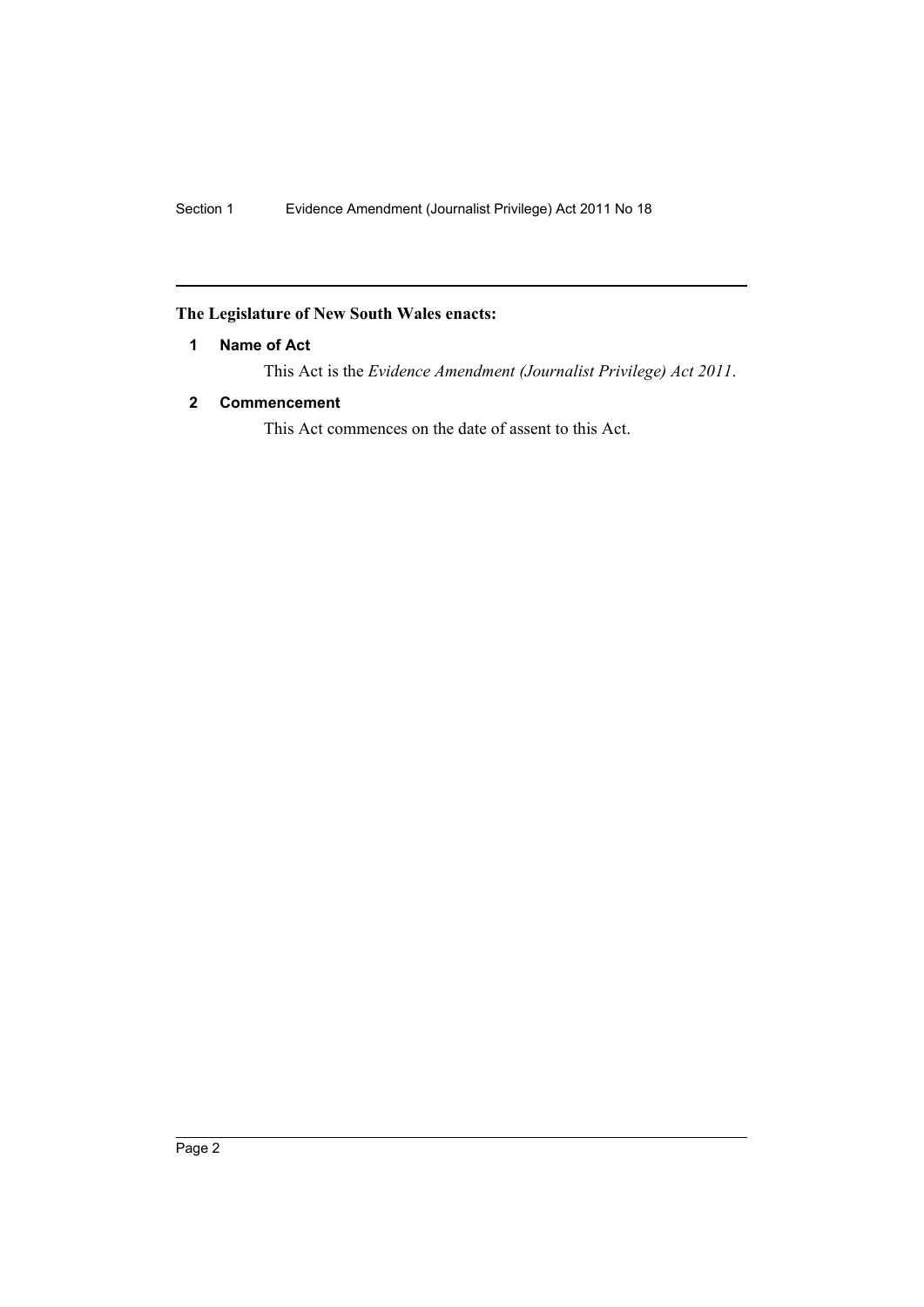Evidence Amendment (Journalist Privilege) Act 2011 No 18

Amendment of Evidence Act 1995 No 25 Schedule 1

## <span id="page-3-0"></span>**Schedule 1 Amendment of Evidence Act 1995 No 25**

#### **[1] Section 126A Definitions**

Omit the note to the definition of *protected confidence* in section 126A (1).

#### **[2] Section 126B Exclusion of evidence of protected confidences**

Insert at the end of section 126B (4):

- (i) the public interest in preserving the confidentiality of protected confidences,
- (j) the public interest in preserving the confidentiality of protected identity information.

#### **[3] Part 3.10, Division 1C**

Insert after Division 1B:

#### **Division 1C Journalist privilege**

#### **126J Definitions**

In this Division:

*informant* means a person who gives information to a journalist in the normal course of the journalist's work in the expectation that the information may be published in a news medium.

*journalist* means a person engaged in the profession or occupation of journalism in connection with the publication of information in a news medium.

*news medium* means a medium for the dissemination to the public or a section of the public of news and observations on news.

#### **126K Journalist privilege relating to identity of informant**

- (1) If a journalist has promised an informant not to disclose the informant's identity, neither the journalist nor his or her employer is compellable to give evidence that would disclose the identity of the informant or enable that identity to be ascertained.
- (2) The court may, on the application of a party, order that subsection  $(1)$  is not to apply if it is satisfied that, having regard to the issues to be determined in the proceeding, the public interest in the disclosure of the identity of the informant outweighs:
	- (a) any likely adverse effect of the disclosure on the informant or any other person, and